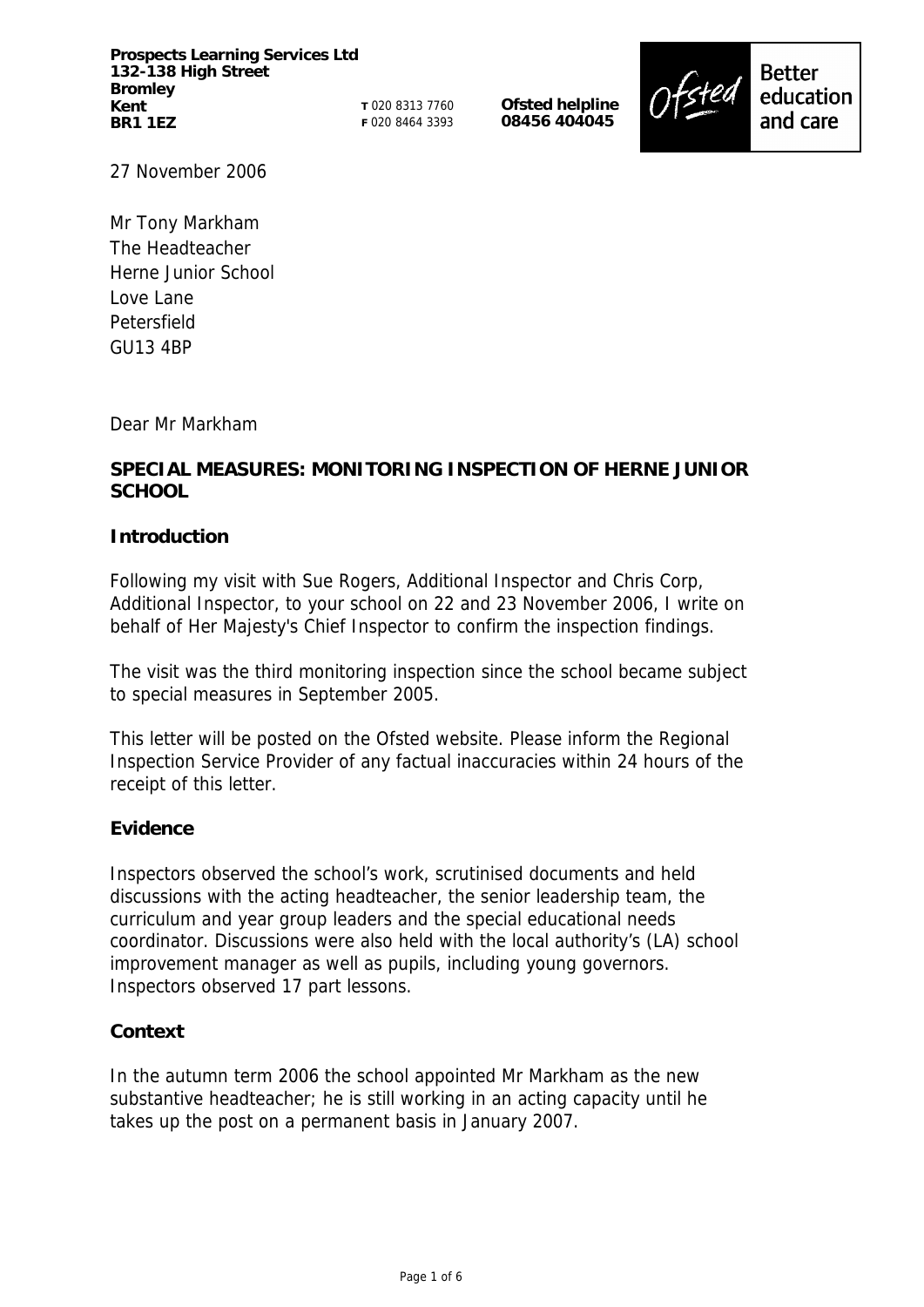

Since the previous monitoring visit in July 2006, there have been further changes to the membership of the governing body with two governors leaving and being replaced. One of the Year 5 teachers has left and has been replaced; two of the Year 3 teachers have resigned and are due to leave at the end of the autumn term. The school has advertised, but has yet to appoint new teachers for the Year 3 classes.

The headteacher currently receives additional support from an experienced deputy headteacher from another school, for two and a half days a week. The support includes helping the current substantive deputy headteacher at the school to develop her role as well as supporting the headteacher with the overall leadership and management of the school.

## **Achievement and standards**

The school has made satisfactory progress in this key area. Since the last visit the school has introduced a whole school system of data review and collection. As a result, all teachers now have access to individual pupils' details and are able to set realistic targets in English and mathematics. Many teachers are now using this data to plan suitable activities for pupils. Most pupils are aware of their target levels and what they need to do to achieve them. Teachers discuss the targets with pupils on a regular basis.

The school sets suitable targets for each year group and is now able to identify those pupils who have reached their targets twice during the academic year. However, this timescale is too long and does not ensure that the school identifies quickly enough those pupils who are underachieving in order to provide good levels of support.

Most teachers have a clear understanding of individual pupils' progress but there is no whole school view of the progress pupils have made towards their targets in the first half of this term. Therefore, although measurable targets have been set there is still no system to monitor progress on a short-term basis across a year or a particular group, such as pupils with learning difficulties or disabilities.

Progress on the areas for improvement identified by the inspection in September 2005:

 Make sure that targets for improvement are easily measurable and checked for their effectiveness in enhancing pupils' progress satisfactory progress.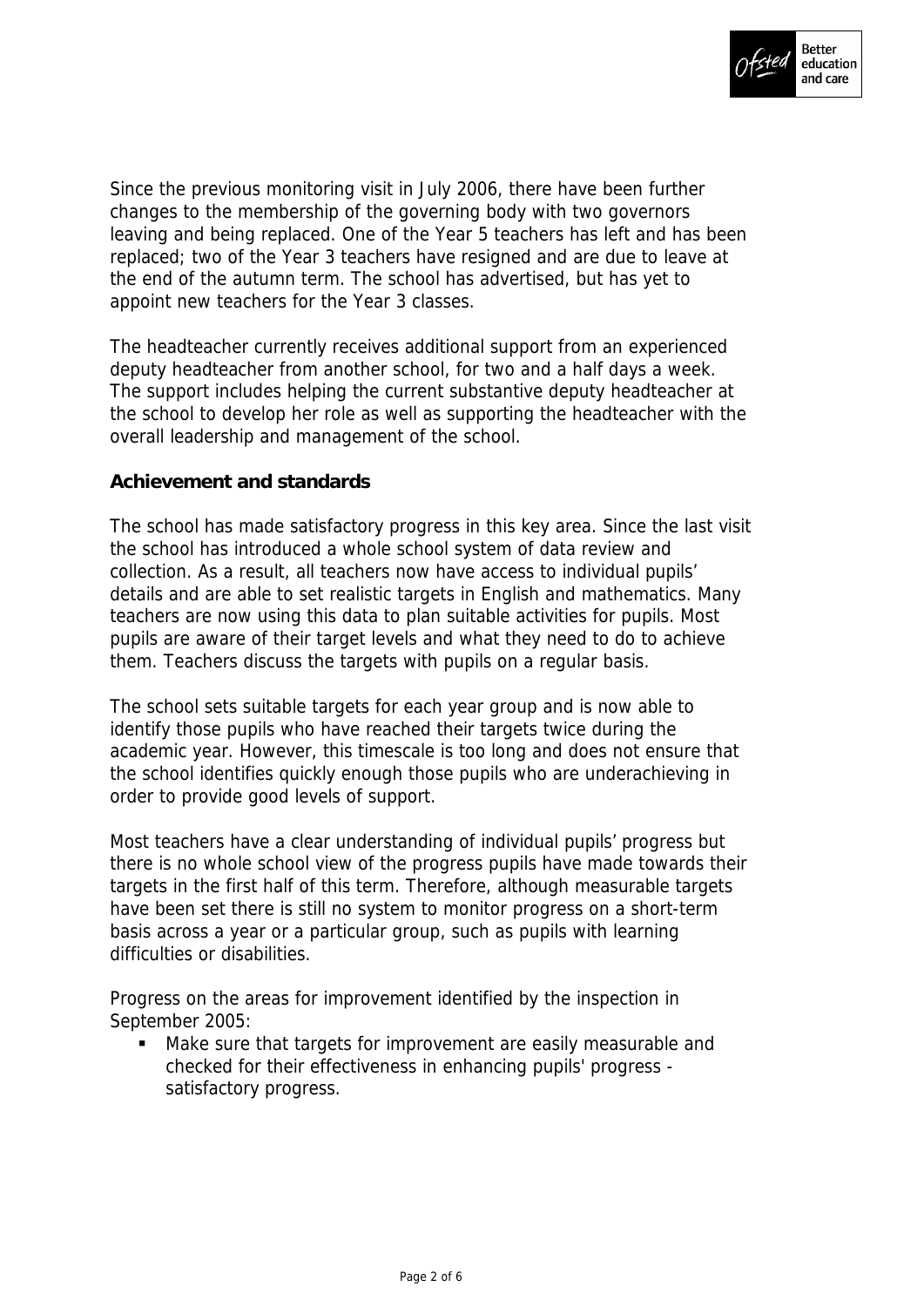

# **Personal development and well-being**

Pupils' personal development and well-being remains good. The pupils continue to demonstrate good behaviour in lessons and around school. Attendance is still above the national average and has improved further this term. The pupils enjoy most of their lessons especially those where they are actively engaged. They feel safe and well cared for.

The spiritual, social and moral aspects of the personal, social and health education programme (PSHE) are well planned and delivered. However, there are missed opportunities for pupils to experience multi-cultural aspects and this will need to be enhanced when reviewing the curriculum.

Pupils are aware of the need to adopt a healthy life style and were able to devise healthy menus in a good PSHE lesson. Many pupils are provided with good opportunities to learn about how to keep themselves safe, and to contribute to the community, as well as learning some skills which will contribute to developing their future economic well-being. However, these areas are not sufficiently well identified within curriculum guidance and, as a result, are not always made available equally well for all pupils.

## **Quality of provision**

The progress made in improving the quality of teaching, although less successful in some classes, is satisfactory overall. Of the lessons observed, five were judged to be good, eight were satisfactory and four were judged to be inadequate. The good focus on using assessment strategies to support and inform learning is improving the quality of teaching as well as the quality of planning in the core subjects. However, there are still too many weaknesses in teaching, especially in the classes for younger pupils.

Most teachers are systematically using the required 'we are learning to' (WALT) and 'what I am looking for' (WILF) prompts in their planning and in lessons. Where this is used well, pupils have a better understanding of their learning and know what teachers expect from them. However, too often WALTs lack clarity and it is the WILF prompts that identify with absolute clarity for pupils the purpose of the lesson, what they will learn and what they have to do. Teachers are trialling useful ideas to motivate pupils to talk about and evaluate their learning, but these systems are in the early stages of development and are not always used sufficiently well. This reduces pupils' ability to explain what it was that they could or could not understand or do.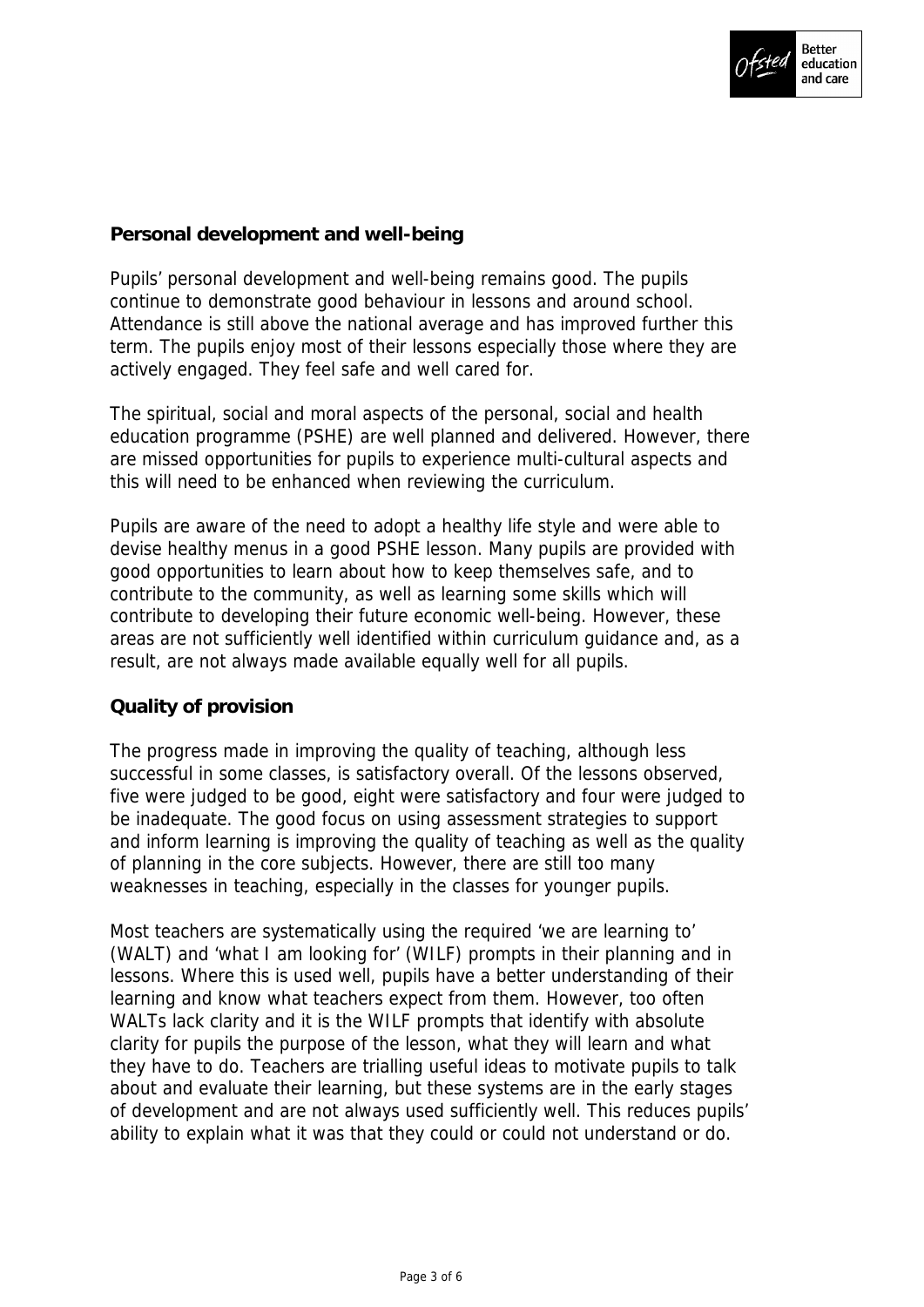

Pupils are becoming more involved in their learning and are making better progress. Good examples were seen when pupils used the WILF prompts to evaluate their work and that of their peers, but this practice does not happen often enough in all lessons. New marking systems are also being developed; the best marking refers to success in pupils' targets and is very informative, but some teachers are still not specific enough in their marking. Furthermore, pupils are rarely given opportunities to respond to teachers' comments.

Nevertheless, there have also been good improvements in individual target setting for pupils. More pupils know what is expected of them because systems are now in place in all classes. Most, but not all teachers follow up these targets and the pupils notice and appreciate the difference when they do. In the words of one pupil 'I now know what I have to do to improve my work and know when I am successful.' The target setting process is too new to evaluate consistency and impact. Targets for pupils with particular needs are not revisited often enough.

Too many weaknesses identified on previous visits remains. Common characteristics of inadequate lessons included a slow pace with low expectations, insufficient planned opportunities for pupils to talk to each other about their learning, ineffectively managed group work, additional adults not being used as effectively as they could to help pupils to develop their thinking and insufficient opportunities for pupils to reflect on what they are learning and the progress they are making. The pupils in these lessons spent too much time listening passively which led to many losing interest and some becoming restless.

Nevertheless on the whole, lessons are generally livelier than they were. Where teaching is at least satisfactory, teachers are making better use of questions and pupils are engaging more enthusiastically and purposefully in their learning. Interactive whiteboards (IWB) are now available in every class and are used to motivate pupils, but this practice is also inconsistent. There has been insufficient training and limited resources to support teachers and enable them to improve their use of information and communication technology (ICT) including IWBs. Consequently, pupils also do not use ICT sufficiently to support or enhance their learning across the curriculum.

There have been satisfactory improvements in curriculum guidance for the planning of English and mathematics. However, the work done on planning for many of the other curriculum subjects is inadequate overall. This is because learning objectives are not sufficiently focused on the content, concepts or skills that pupils should learn.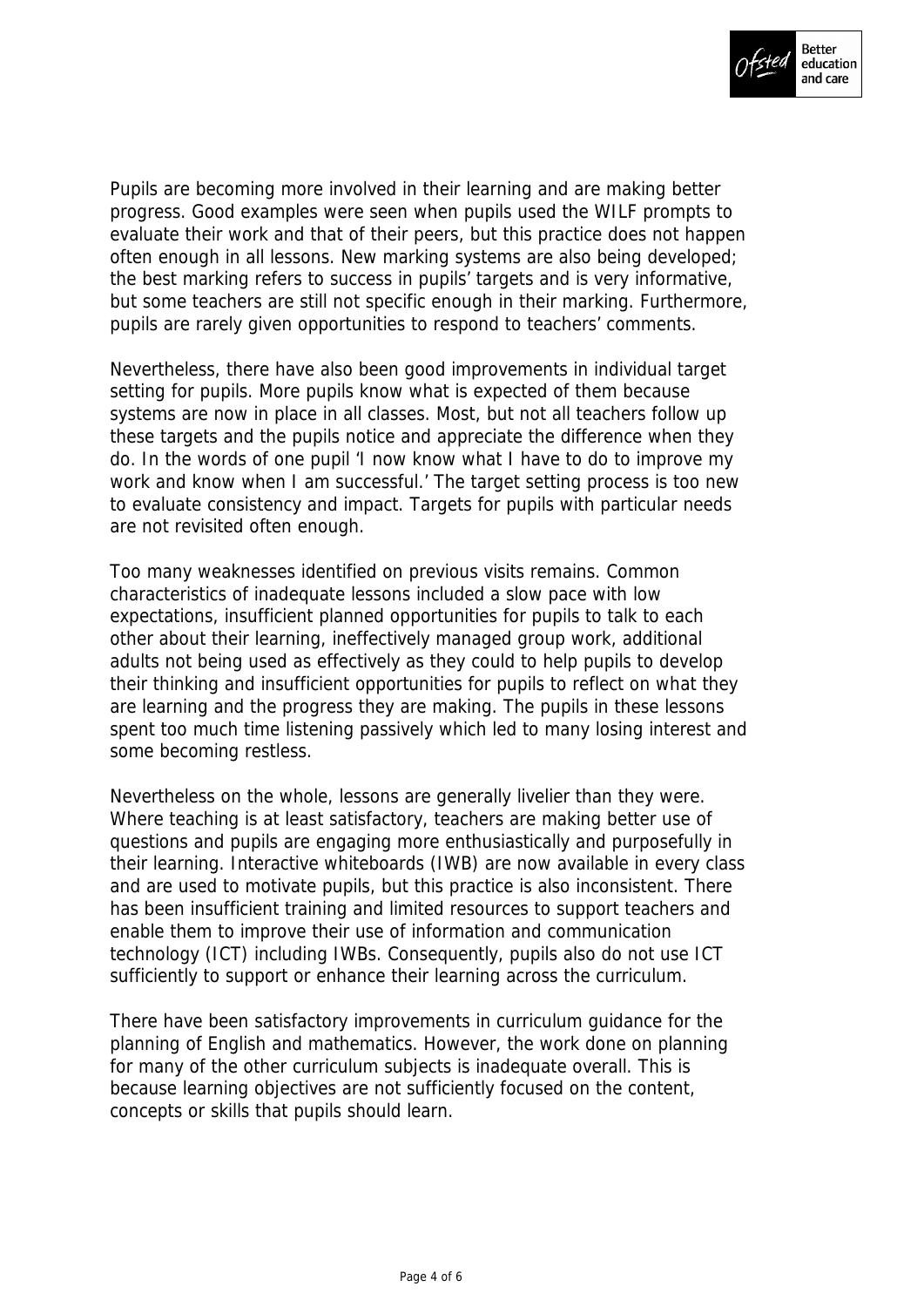

Progress on the areas for improvement identified by the inspection in September 2005:

- Raise the quality of teaching, ensuring that teachers use assessment information accurately to provide work that meets pupils' differing needs especially in English and mathematics – satisfactory progress.
- Revise curriculum guidance to give teachers more help in planning and evaluating their lessons and to make better use of time – inadequate progress.

Progress on the additional priorities identified for further improvement in the second monitoring report in July 2006:

**IMPROVE planning and assessment for learning at all levels – good** progress.

## **Leadership and management**

The appointment of an experienced and successful substantive headteacher as well as the ever improving quality of governance is helping to strengthen the quality of leadership and management at the school. There is no longer a culture of denial and all leaders and managers now recognise their role in helping the school to improve. Consequently, the majority of leaders and managers are beginning to contribute more effectively to whole school evaluation although this is not yet sufficiently thorough or accurate. Where this is improving well, for example with the leadership of most year groups, this is having a positive impact on raising the quality of teaching and learning particularly in years 4, 5 and 6.

The senior leadership team and subject leaders are monitoring planning and the extent to which teachers are following agreed policies. However, staff are still not all adhering to agreed policies. The school has correctly identified that this is often a result of misunderstanding and misinterpreting information. Consequently, the school has helped staff to agree the meaning of key educational words and this has led to a better understanding of what needs to be done to help raise standards.

Most but not all leaders now provide a clearer sense of direction. However, there are significant weaknesses within the senior leadership team; not all key leaders are producing action plans, setting a clear direction for staff or contributing sufficiently well to whole school improvement. The quality of action plans is very variable, and only a small minority include measurable success criteria in terms of quantifiable targets. There is also insufficient information overall about when actions have been completed and how well these have made an impact on pupils. Nevertheless, all action plans now identify those responsible for leading developments.